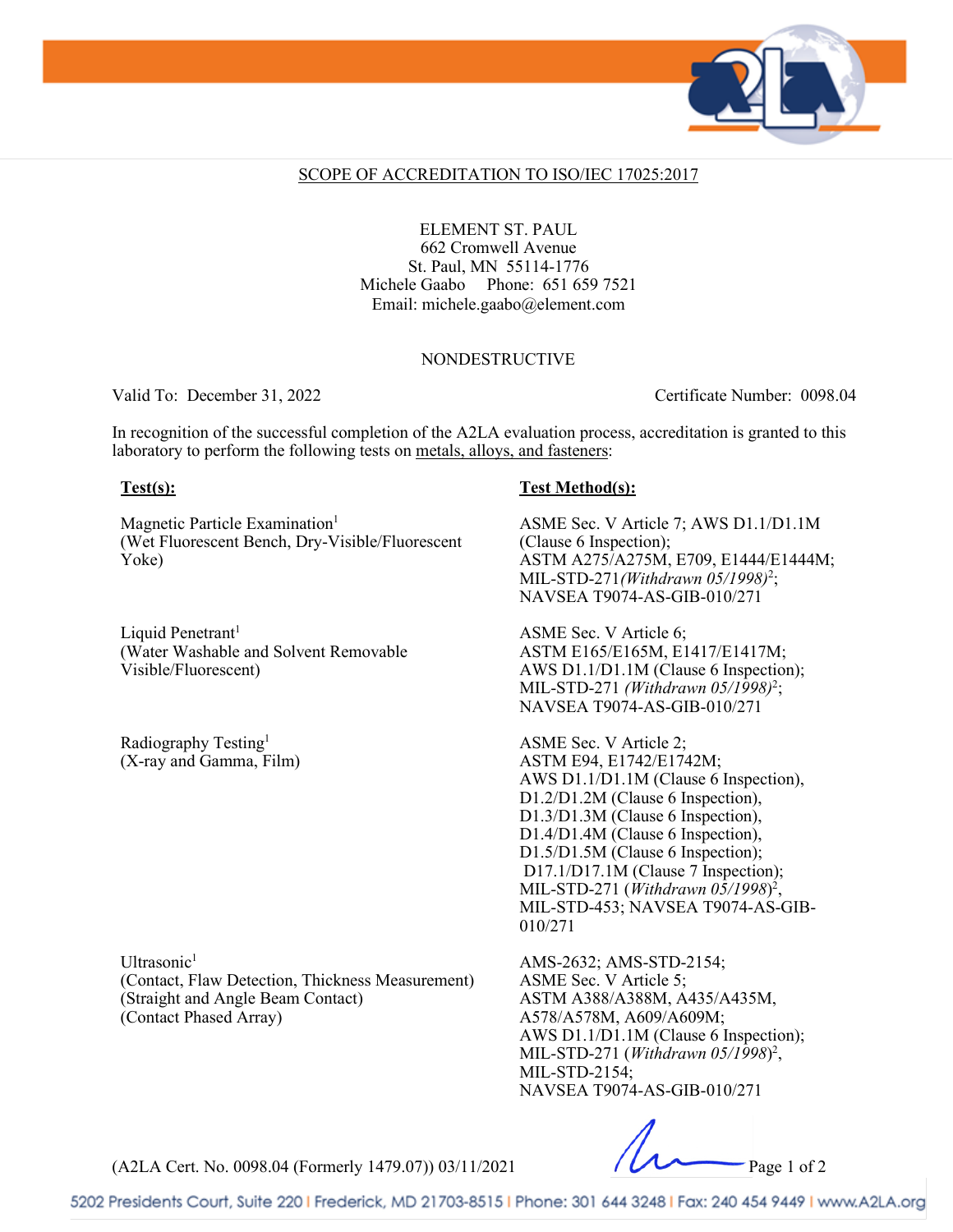| Test(s):                                 | <b>Test Method(s):</b>                               |
|------------------------------------------|------------------------------------------------------|
| Visual Examination <sup>1</sup>          | AWS D1.1/D1.1M (Clause 6 Inspection); BS<br>EN 17637 |
| $X$ -Ray Fluorescence (PMI) <sup>1</sup> | <b>ASTM E1476; SOP MT-100</b>                        |

<sup>1</sup>This laboratory meets A2LA *R104 – General Requirements: Accreditation of Field Testing and Field Calibration Laboratories* for these tests or calibrations.

2This laboratory's scope contains withdrawn or superseded methods. As a clarifier, this indicates that the applicable method itself has been withdrawn or is now considered "historical" and not that the laboratory's accreditation for the method has been withdrawn.